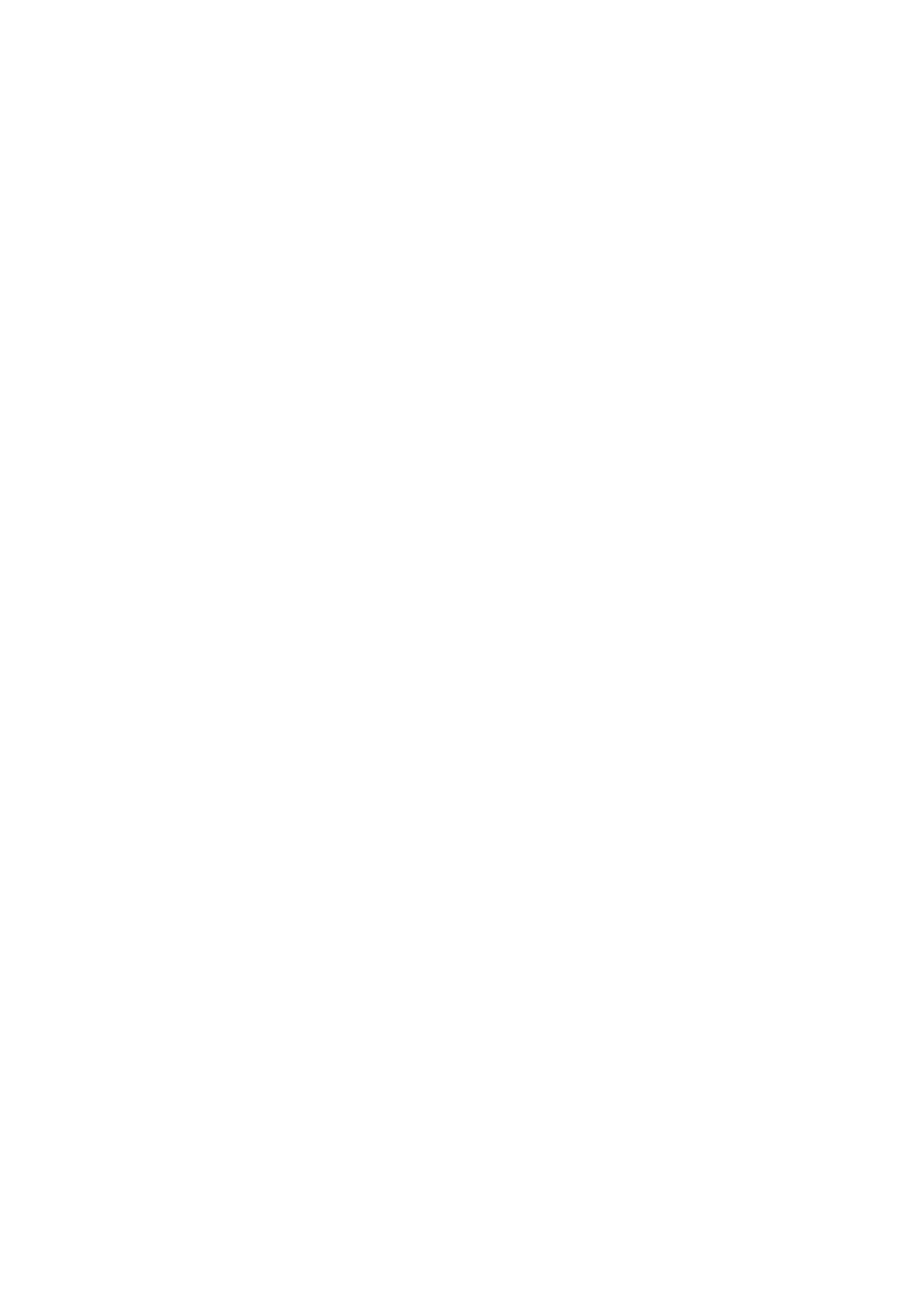### **CONTENTS**

| Foreword by <i>The Editors</i>                                                                                 | XI           |
|----------------------------------------------------------------------------------------------------------------|--------------|
| R. Micheli, Prehistory of Afghanistan: The Italian Contri-<br>bution and Research Perspectives                 | $\mathbf{1}$ |
| M. Bassetti, The Lithic Industry of Hazar Sum: A Brief                                                         | 19           |
| M. Ferrandi, Out of History: Themes and Symbols in<br>the Hindu Kush at the Fringes of the Main Cultural       | 23           |
| A. Filigenzi, The Buddhist Site of Tapa Sardar                                                                 | 41           |
| A. Filigenzi, Ritual Forms, Cult Objects: Tapa Sardar at<br>the Crossroad of Places and Phases of the Buddhist | 59           |
| M.V. Fontana, Islamic Archaeology in Afghanistan: The<br>Past and the New IsIAO Projects                       | 77           |
| R. Giunta, Islamic Ghazni: Excavations, Surveys and New                                                        | 89           |
| M. Rugiadi, Documenting Marbles of the Islamic Period<br>from the Area of Ghazni: The Italian Contribution     | 105          |
| S. Artusi, Architectural Decoration from the Palace of<br>Mas'ūd III in Ghazni: Brickwork and Brickwork with   |              |
| M. Mariottini, Characterization of Constitutive Brickwork<br>in the Palace of Mas'ūd III by Micro-destructive  |              |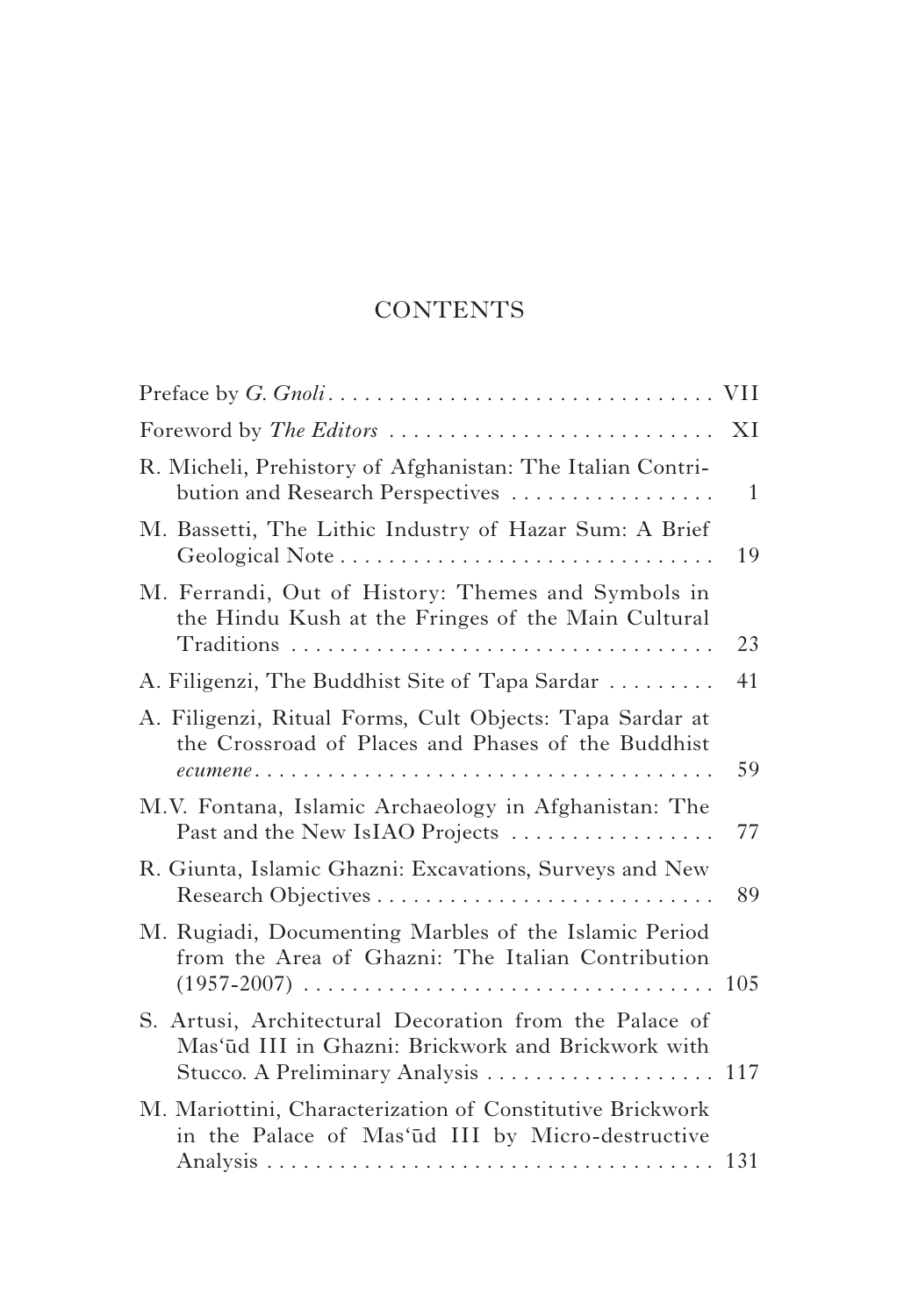| F.B. Flood, Masons and Mobility: Indic Elements in Twelfth-                                                                                                        |  |
|--------------------------------------------------------------------------------------------------------------------------------------------------------------------|--|
| G. Morganti, The Islamic Museum of Rawza: Recent History                                                                                                           |  |
| F. Colombo, Soil, Marble and Colour: Restoration and<br>Conservation across the History of the Italian<br>Archaeological Mission in Afghanistan  173               |  |
| G. Di Flumeri Vatielli, The Museo Nazionale d'Arte<br>Orientale 'G. Tucci' and the Istituto Italiano per<br>l'Africa e l'Oriente: A Long and Intense Collaboration |  |
| The IsIAO Italian Archaeological Mission: A General                                                                                                                |  |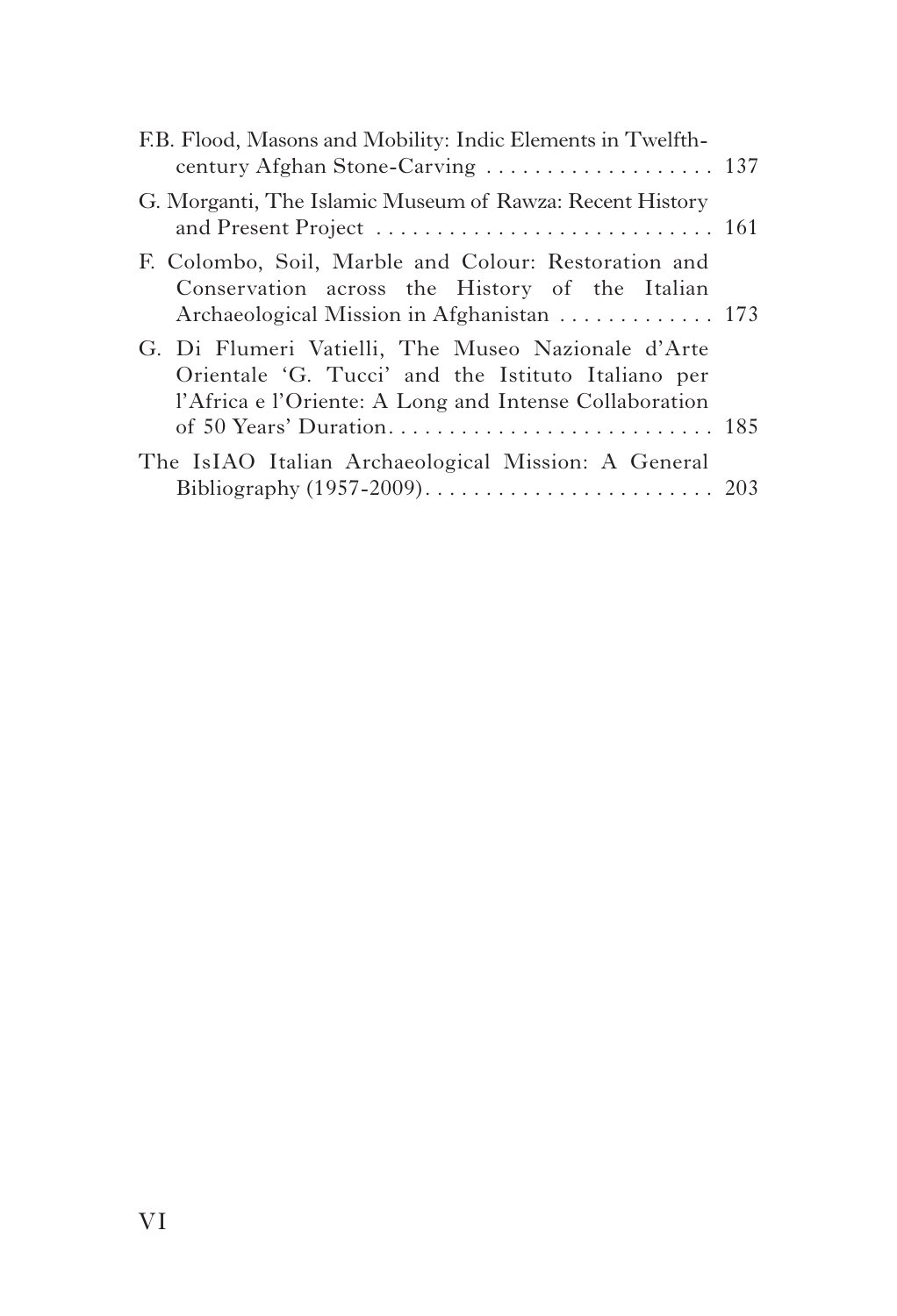#### ROBERTA GIUNTA

#### ISLAMIC GHAZNI: EXCAVATIONS, SURVEYS AND NEW RESEARCH OBJECTIVES

Prior to the start-up of the activities of the Italian Archaeological Mission in Afghanistan (Bombaci 1959; Scerrato 1959a; Adamesteanu 1960) what little was known of Islamic Ghazni consisted of a few relics attesting the importance and splendour enjoyed by the city between the late 10th and early 13th century, when it was chosen as the capital of two important dynasties: the Ghaznavids (who resided there between 977 and  $1163$ <sup>(1)</sup> and later the Ghurids, with the sultan Mu'izz al-dīn Muhammad b. Sām (between 1173 and 1203)<sup>(2)</sup>.

The accounts of several famous 19th century travellers and scholars reported in particular the survival of the marble tomb erected for the celebrated Ghaznavid ruler Mahmūd b. Sebüktikin $^{(3)}$  as well as of the wooden

 $(1)$  The Ghaznavids remained in power until 1186 although they had lost practically all their territory during the last twenty-three years, and were able to control only the area of present-day North-west Pakistan with Lahore as the capital.

 $(2)$  In 1150-51 Ghazni was pillaged and burned by the Ghurids who then rebuilt it several years later. After the death of Mu'izz al-dīn, and until 1215, a lieutenant of the Ghurid sultan Mahmūd b.  $\ddot{G}$  iyat al-dīn, Tāj al-dīn Yïldïz, was appointed governor of the city.

(3) Vigne 1840: 131, fig. on p. 267; Kennedy 1840, II: 31, 59-64; Atkinson 1842: 217-22; Masson 1842, II: 219-22; Bellew 1862: 184; Fergusson 1876: 191-95. Of these descriptions, only that of Vigne is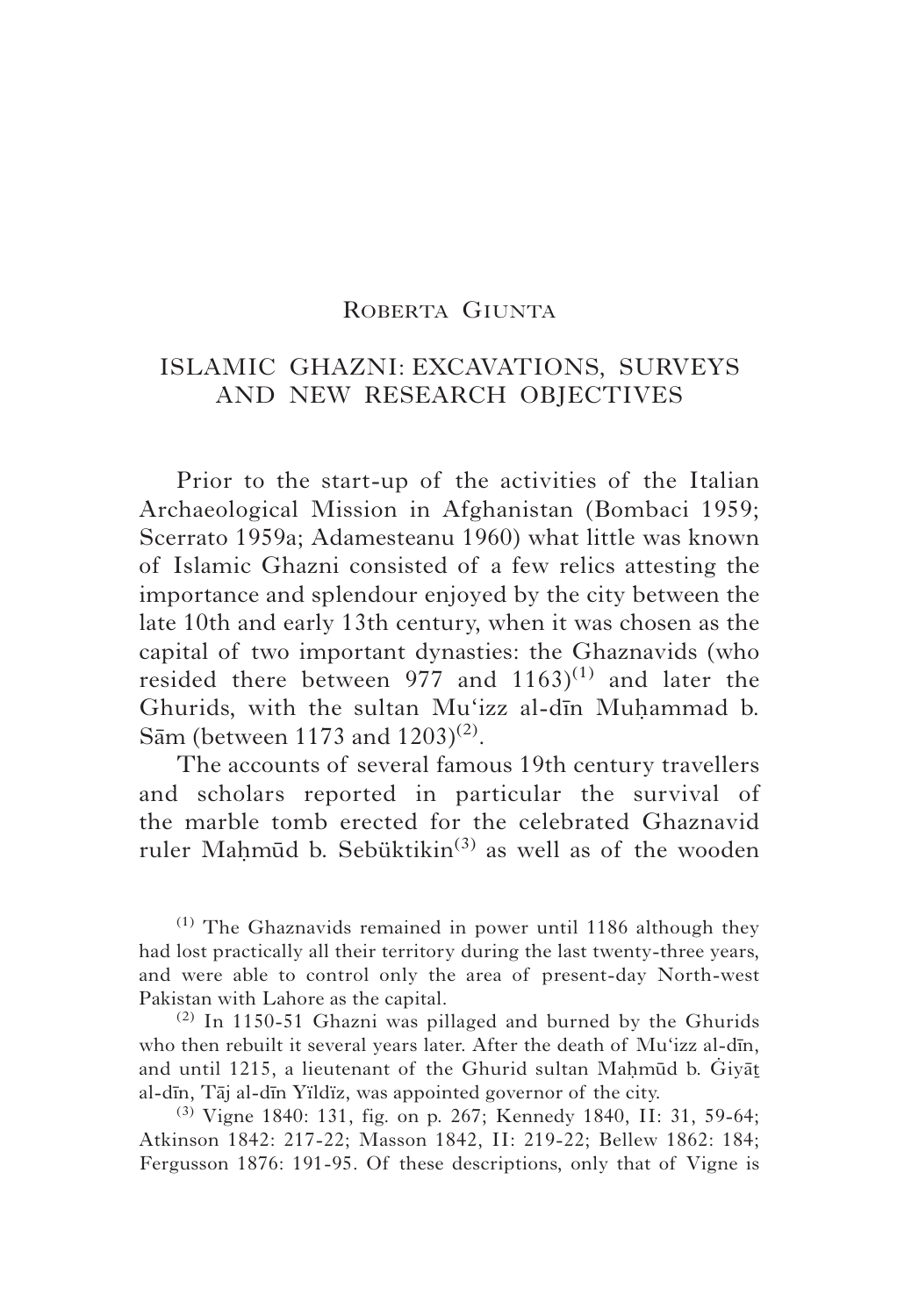$\frac{d\cos(4)}{dx}$  of his mausoleum, built by his son Mas'ud I, and of the two minarets built entirely of baked bricks. All that is left of the minarets since the early 20th century is the lower star-shaped section (h. *c.* 20 m), which in both cases stands on a tall stone base<sup>(5)</sup>. Two epigraphic bands carved on the upper part of the shafts allow the two monuments to be attributed, respectively, to the Ghaznavid sultans Mas'ūd III (1099-1115) and his son Bahram  $\tilde{S}$ ah  $(1117-1157)^{(6)}$ . In the early 20th century a considerable number of marble slabs, mostly consisting of architectural decoration and a few marble tomb elements, all of the Ghaznavid era, were found by the Délégation Archéologique Française led by André Godard (1925) and published by Samuel Flury (1925).

The field activities of the Italian Archaeological Mission began in 1957, although it should not be overlooked that, as early as the previous summer, Alessio Bombaci, after carrying out in-depth studies on the mediaeval historical sources (Bombaci 1957, 1958), had undertaken a first journey to Afghanistan. During his stay he also had the opportunity of viewing an interesting batch of marble slabs characterized by zoomorphic and/or anthropomorphic decoration, most of which on display in the National Museum of Kabul (Bombaci 1959: 10-12, figs. 1-8, 10-12).

In 1957 Umberto Scerrato and Alessio Bombaci opened two excavation sites on the Dasht-i Manara plain

accompanied by a partial sketch of the tomb, i.e. the epigraphic medallions on the two lateral faces of the crowning element.

(4) This is the only remaining evidence of the original monument (Thomas 1860: 162).

 $(5)$  In several sketches made by 19th century travellers it is possible to make out the original form of the two minarets surmounted by a cylindrical shaft, the height of which was greater than the underlying part.

(6) Godard, Y.A. 1936; Sourdel-Thomine 1953: 110-21; Pinder-Wilson 1985. As the result of an erroneous interpretation of the inscription, the Bahram Šah minaret was for a lengthy period attributed to Mahmūd.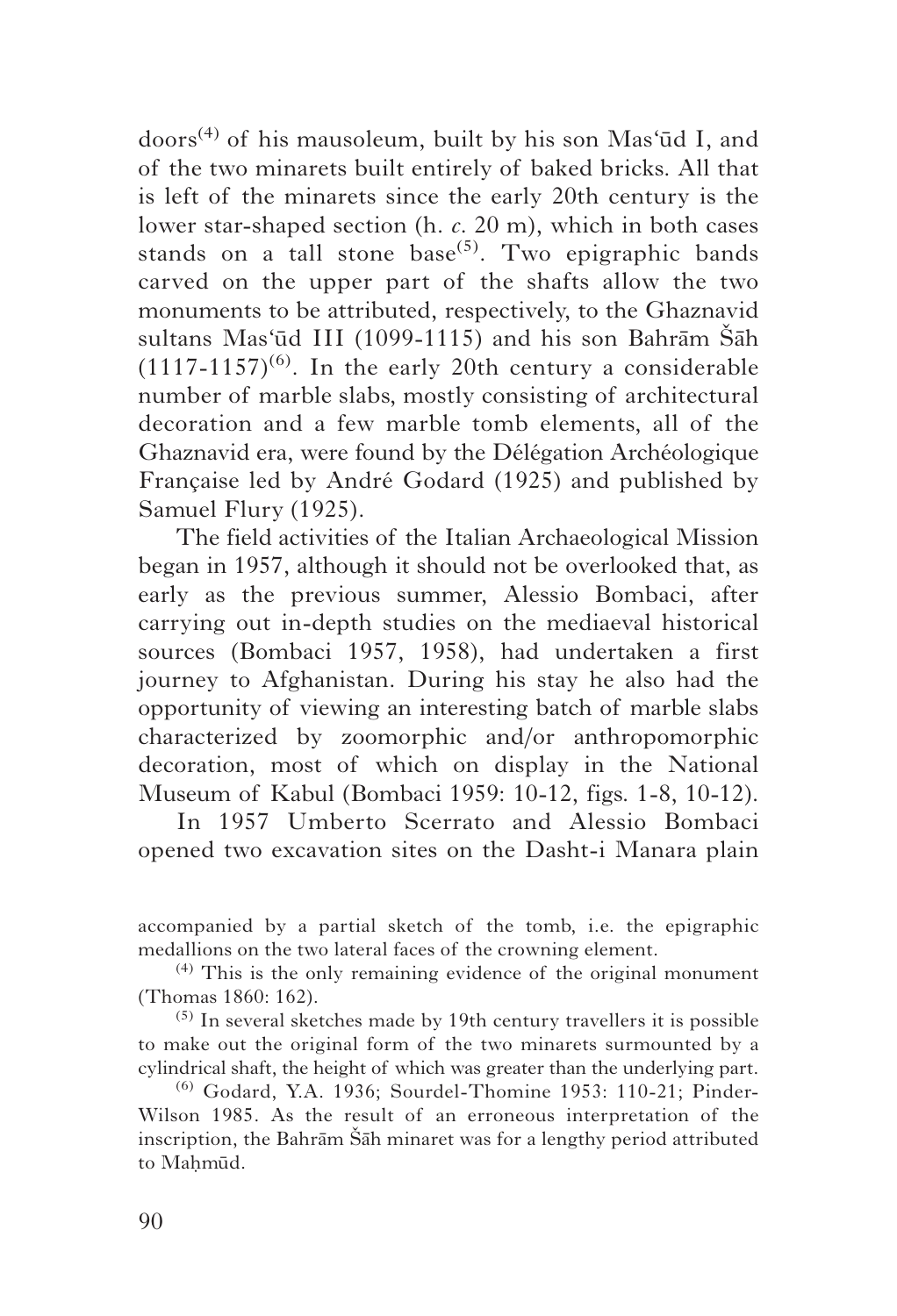

Fig. 1 - 1957. Dast-i Manara plain. On the left mausoleum of Sebüktigin, on the right minaret of Mas'ūd III. (Dep. CS Neg. R 197/6; © IsIAO).

(Fig. 1), in an area lying between the citadel and the village of Rawza<sup>(7)</sup>. In the first site, located about 300 m east of the minaret of Mas'ūd III, a sultan's palace was unearthed, delimited by an irregular external perimeter resulting from the adaptation of a pre-existing topographic situation; at the second site, on the slopes of the hills to the north of the two minarets, a private house was

(7) The two sites are easily recognized in an aerial photograph taken in 1957 as well as in a plan drawn by Norberto Antonioni based on the same photograph (Scerrato 1959a: 35-36, figs. 16-17).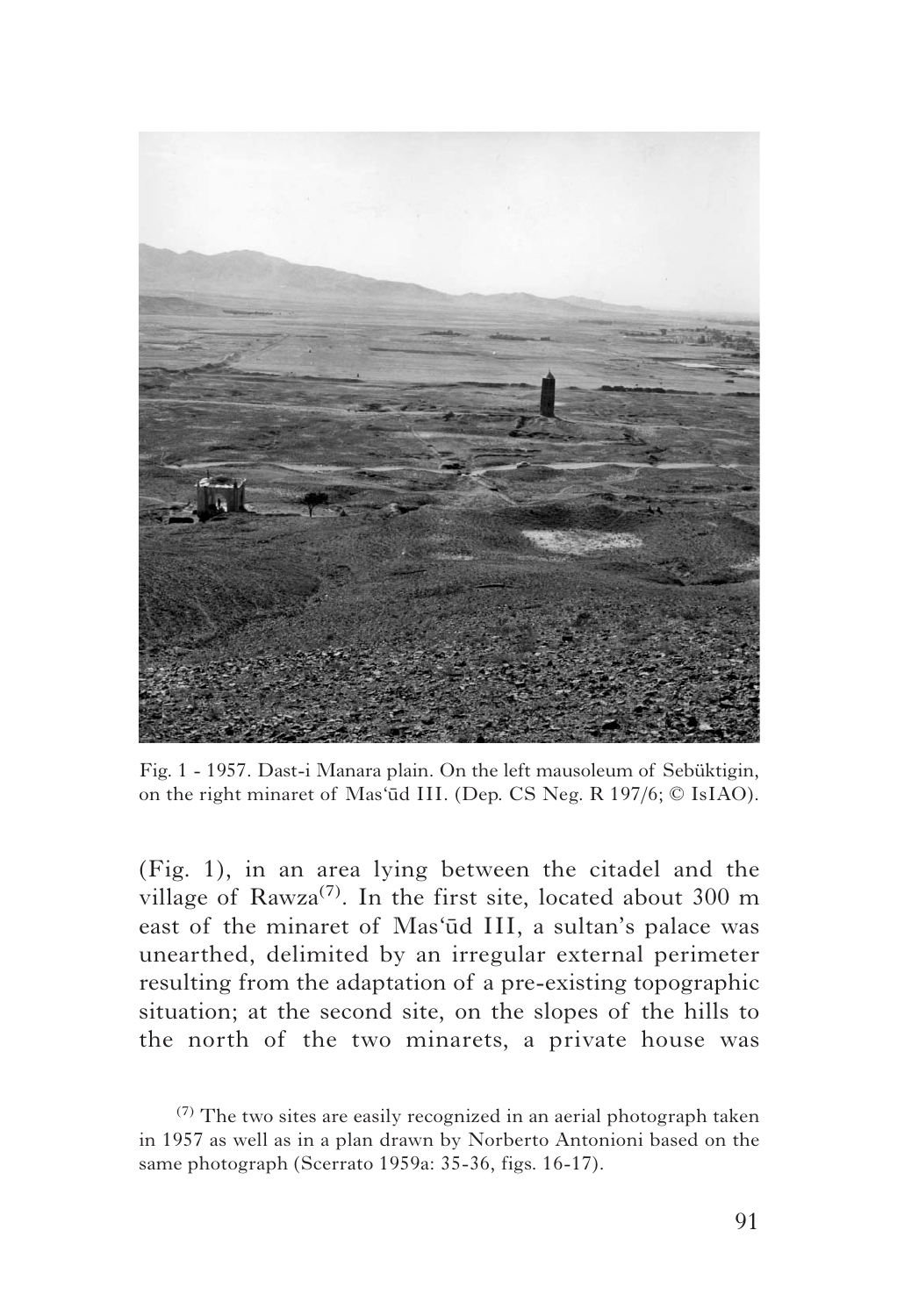

Fig. 2 - 1957. Ziyāra Sultān Ibrāhīm. (Dep. CS Neg. R 1750/3; © IsIAO).

found. The excavation of the palace began in an area in which a  $z \dot{v} \bar{a} r a^{(8)}$  stood. In this sanctuary, erroneously attributed by popular tradition to the Ghaznavid sultan, Ibrāhīm, the father of Mas'ūd III, numerous fragments of an extremely rich architectural decoration made of marble and baked brick $(9)$  were found, reused on the pavement and the inner and outer walls (Fig. 2); among the finds

 $(8)$  The term *ziyara* is currently used in present-day Afghanistan to denote both funerary enclosures and true mausoleums.

 $(9)$  All the baked brick finds (13 items) were reused on the outer walls of the monument (inv. nos. C1652-C1655, C2479-C2484, C2489- 2491); the marble finds (53 items) were instead found above all on the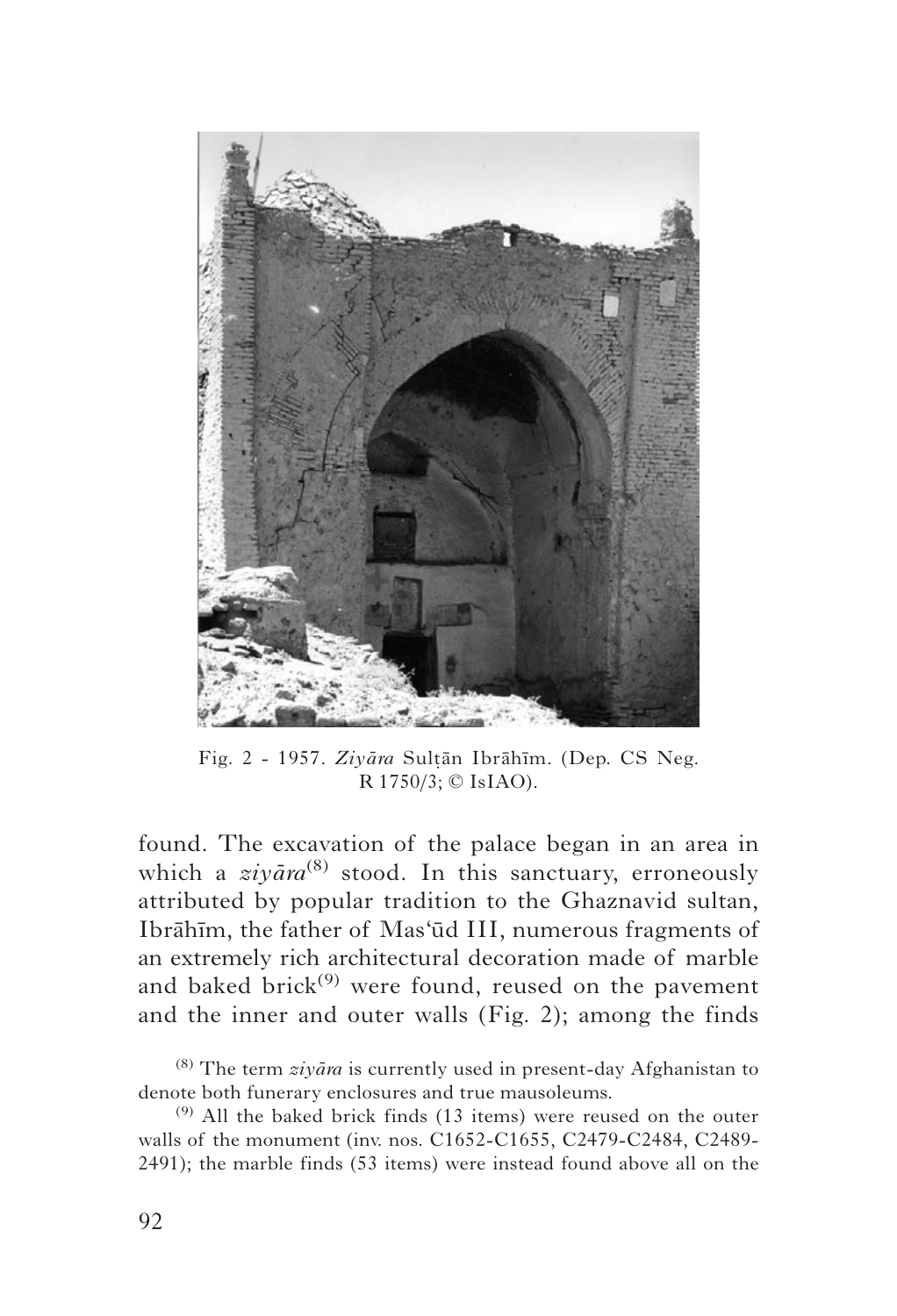was the upper part of a small arch in marble  $(100 \times 72 \text{ cm})$ bearing an inscription referring to Mas'ūd  $III^{(10)}$ . Other artifacts have been found reused inside the custodian's house, in the area immediately south of the  $\vec{z}$ *i* $\vec{a}$ *ra*<sup>(11)</sup>.

The excavation of the palace was carried out in the course of five campaigns (between 1957 and 1962). This residence, built of mud bricks and pressed clay, used side by side with baked brick in the points requiring greater static strength and in the facings, represents a very important example of Iranian civil architecture<sup> $(12)$ </sup>. The square plan building (Fig. 3) presents a large rectangular central courtyard  $(42 \times 20 \text{ m})$ , entirely paved with marble slabs (Fig. 4) and surrounded by a low sidewalk on which four *iwan*s opened axially. The northern and southern *zwan*s were larger than the other two; the northern one followed the entrance<sup> $(13)$ </sup>, while the southern one allowed

inside (inv. nos. C2897-C2949). The western side of this *ziyara* was instead the origin of two square tile fragments made of yellow glazed ceramics with zoomorphic decoration (inv. nos. C3419-C3420; see also Scerrato 1962). Moreover, a trial trench dug in 1957 inside the sanctuary led to 16 fragments of architectural decoration being unearthed, 15 of which of baked brick (inv. nos. C1605-C1607, C1830- C1841) and only one of marble (inv. no. C2790), together with a bronze coin most probably of the post-Ghurid era (inv. no. C1849).

 $(10)$  This fragment was found in the *qibl*<sup> $i$ </sup> wall, reused as an arch in the *mihrab* niche (IsIAO documentation, inv. no. 2952; Bombaci 1957: 20). Three fragments of an interesting alabaster find with carved decoration on both faces were found during the removal of this *'mihrāb'* (inv. nos. C5441-C5443).

(11) These consist of seven fragments made exclusively of baked brick (inv. nos. C1640, C1641, C1695-C1699).

 $(12)$  Another important Ghaznavid palace, attributed to Mahmud b. Sebüktigin and thus preceding the construction of the Ghazni palace by about seventy years, was discovered in the mid 20th century by the Délégation Archéologique Française at Lashkari Bazar (Schlumberger 1978).

(13) This single entrance had no overhang. We have a sketch made in the 1960s by Tullio Tamagnini to represent a reconstruction hypothesis suggested by Umberto Scerrato.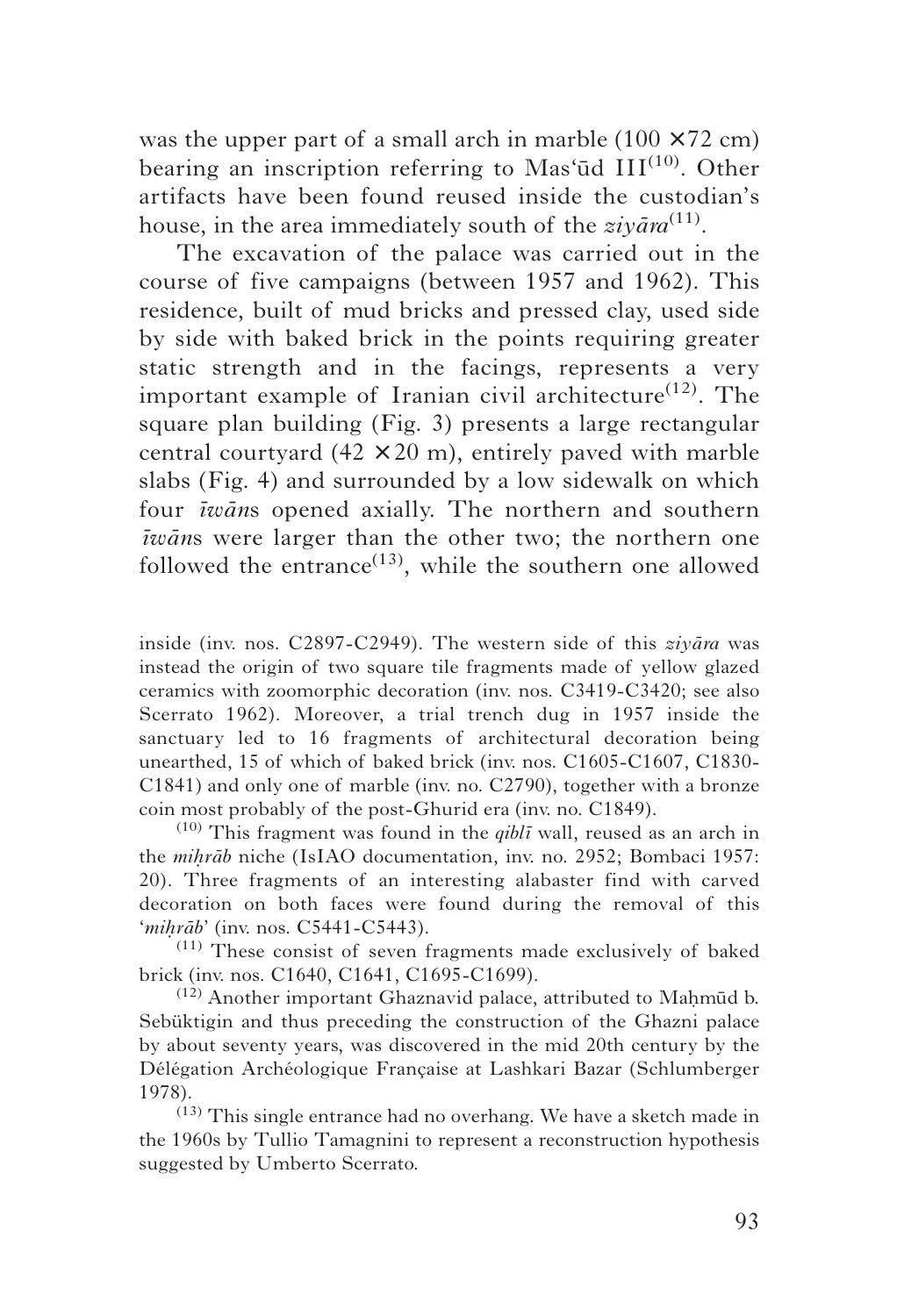

Fig. 3 - The Palace of Mas'ūd III: the plan (drawing by Tullio Tamagnini, 1966) and a partial axonometric view (drawing by Danilo Rosati, 2003; © IsIAO).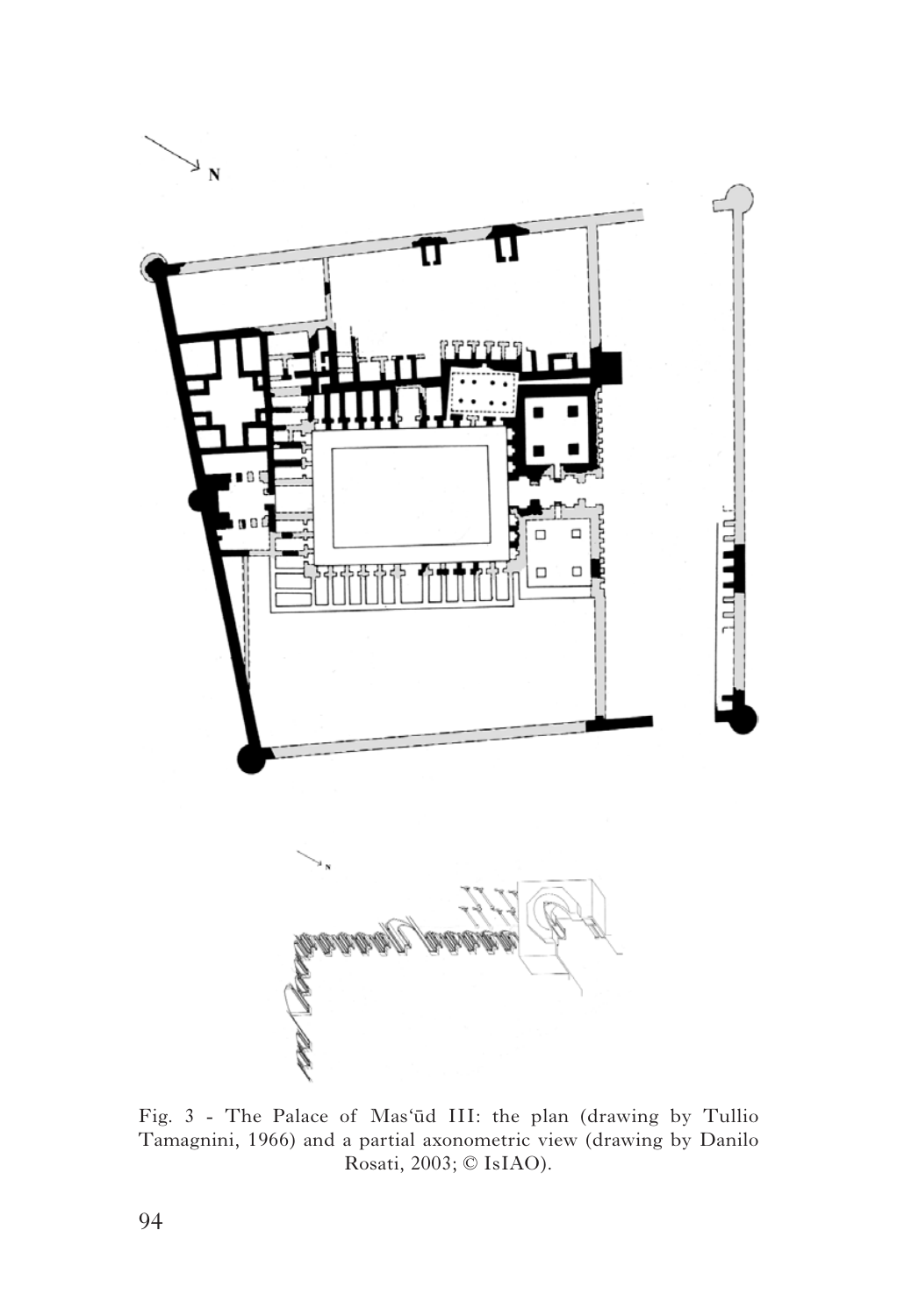

Fig. 4 - 1957. The Palace of Mas'ūd III: the central courtyard. (Dep. CS Neg. R 3813/8; © IsIAO).

access to the throne room, which was perhaps originally covered by a dome. The private apartments were situated to the west of the latter and presented paving made of baked bricks laid both flat and edgeways, in an excellent state of conservation. A series of small antechambers followed by small back rooms surrounded the central courtyard on four sides. The building comprised a hypostyle mosque, with three naves – of which only the eight marble bases of the wooden columns remained – parallel to the *qibl*<sup> $\bar{i}$ </sup> wall, and baked brick paving. Many of the areas of the palace – in particular those opening onto the courtyard – were characterized by a rich wall decoration consisting of marble dados and large panels,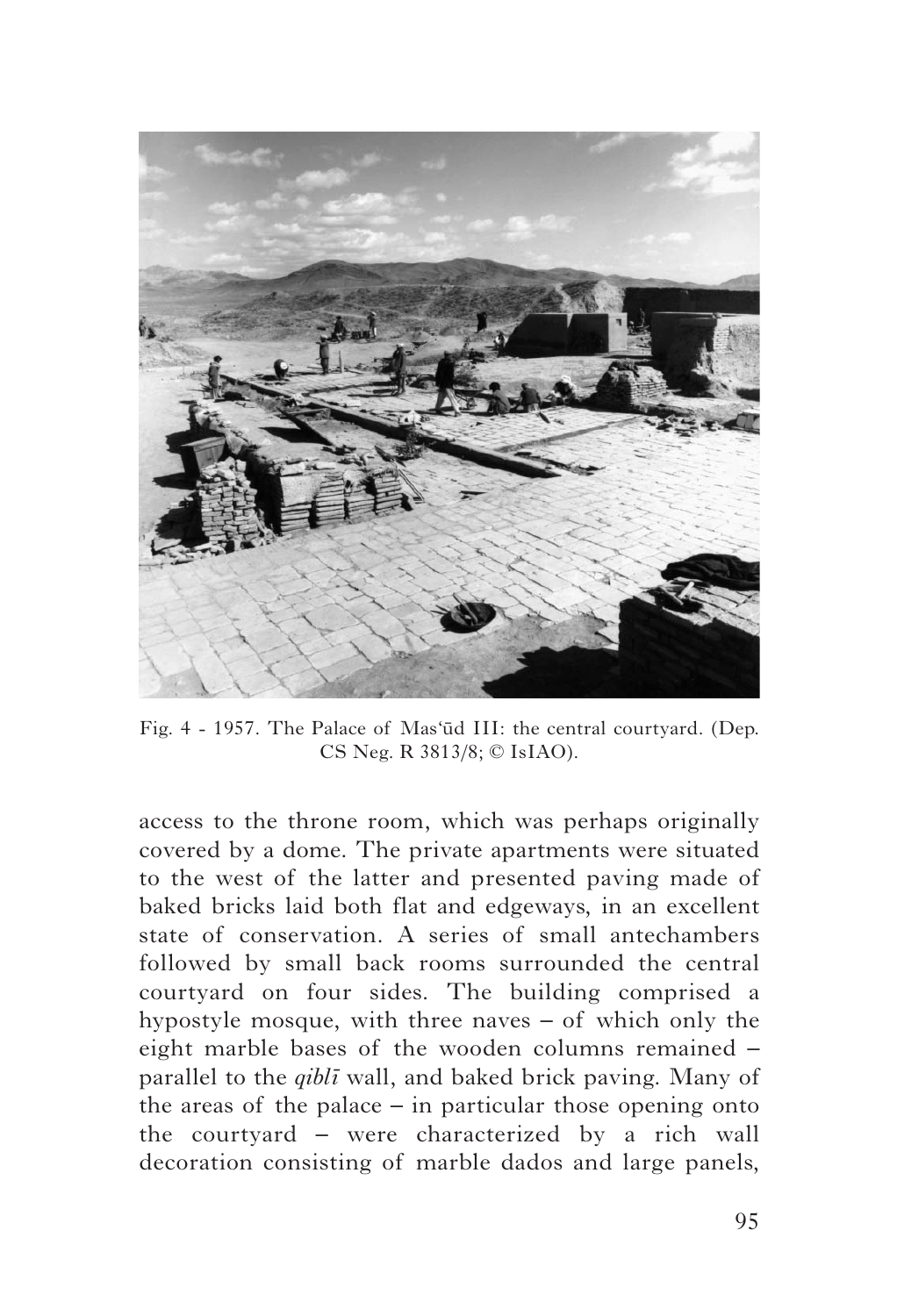

Fig. 5 - 1966. Protection and consolidation work in the south-western side of the Palace. (Dep. CS Neg. R 4417/6; © IsIAO).

the latter both in baked brick, and in baked brick with stucco, all painted in blue, red and yellow $(14)$ . The excavation also yielded a large quantity of pottery, both glazed and unglazed, several glass objects and some metalwork (Scerrato 1959a; see also Giunta 2005c).

After the completion of the excavations and until 1968 the structures unearthed were subjected to protection and consolidation work (Fig. 5; see also Fontana, this issue).

The excavation of the second site was instead carried out in the course of the only first campaign in 1957. The private house found, built around a quadrangular central

 $(14)$  They consist of about 510 marble panels forming the dado of the antechambers that opened onto the central courtyard (Bombaci 1966: pls. IV-XII), the eight column bases of the prayer room (IsIAO documentation) and about ten large panels in baked brick and stucco that were used to decorate the walls of the antechambers, immediately above the marble dado. Some of these finds were found *in situ* (IsIAO documentation; see also Bombaci 1966: pls. V-X, and Rugiadi, forthcoming).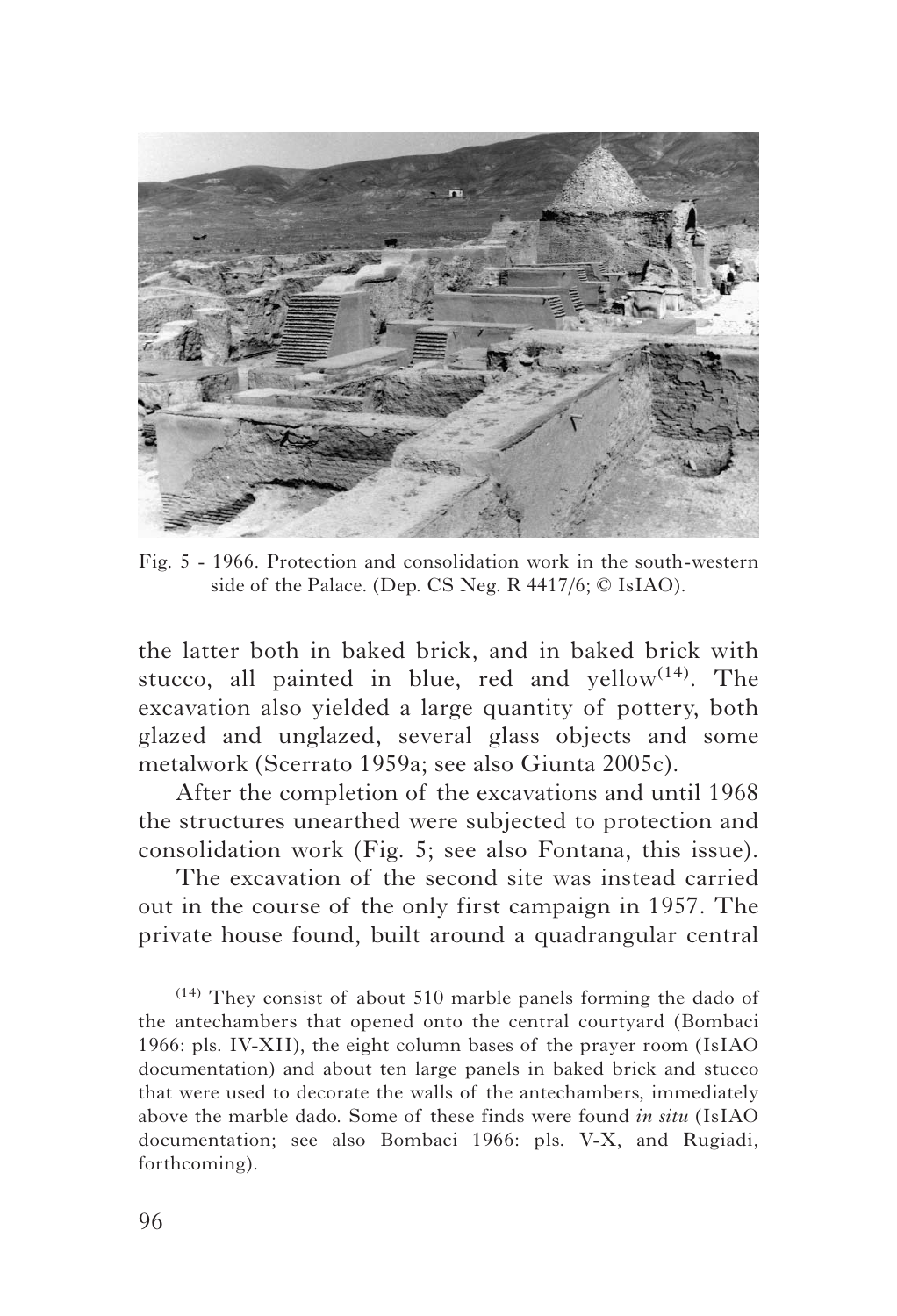

Fig. 6 - 1957. Partial view of one of the burial areas located east of the citadel. (Dep. CS Neg. R 530/11; © IsIAO).

courtyard, appeared seemingly in the same state in which it had been abandoned after some unexpected event occurred. In a niche some perfectly conserved luster painted vessels were found (Scerrato 1959a).

During the same years of the excavation campaigns, and beginning as early as 1957, the members of the mission carried out numerous surveys in the Ghazni area, and in particular in the extensive cemeteries and burial areas (Fig. 6). These had grown up around the more intensely worshipped *ziyārāt* and were concentrated above all to the west, the east and the south of the citadel, in areas far from the places in which stand the tombs of Sebüktikin, the founder of the Ghaznavid dynasty (d. 997), north of the palace, and that of Mahmūd (d. 1030), built according to his will on the Rawza hills (Giunta 1999, 2003a). During these surveys a very rich photographic documentation was collected that has proved invaluable today, particularly as far as the numerous architectural and decorative elements and funeral monuments are concerned. These artefacts, almost all made of marble, were often found out of context, and in many cases reused in comparatively recent monuments (Rugiadi 2007).

Among the activities carried out in the Islamic context by the Archaeological Mission starting from 1964, after the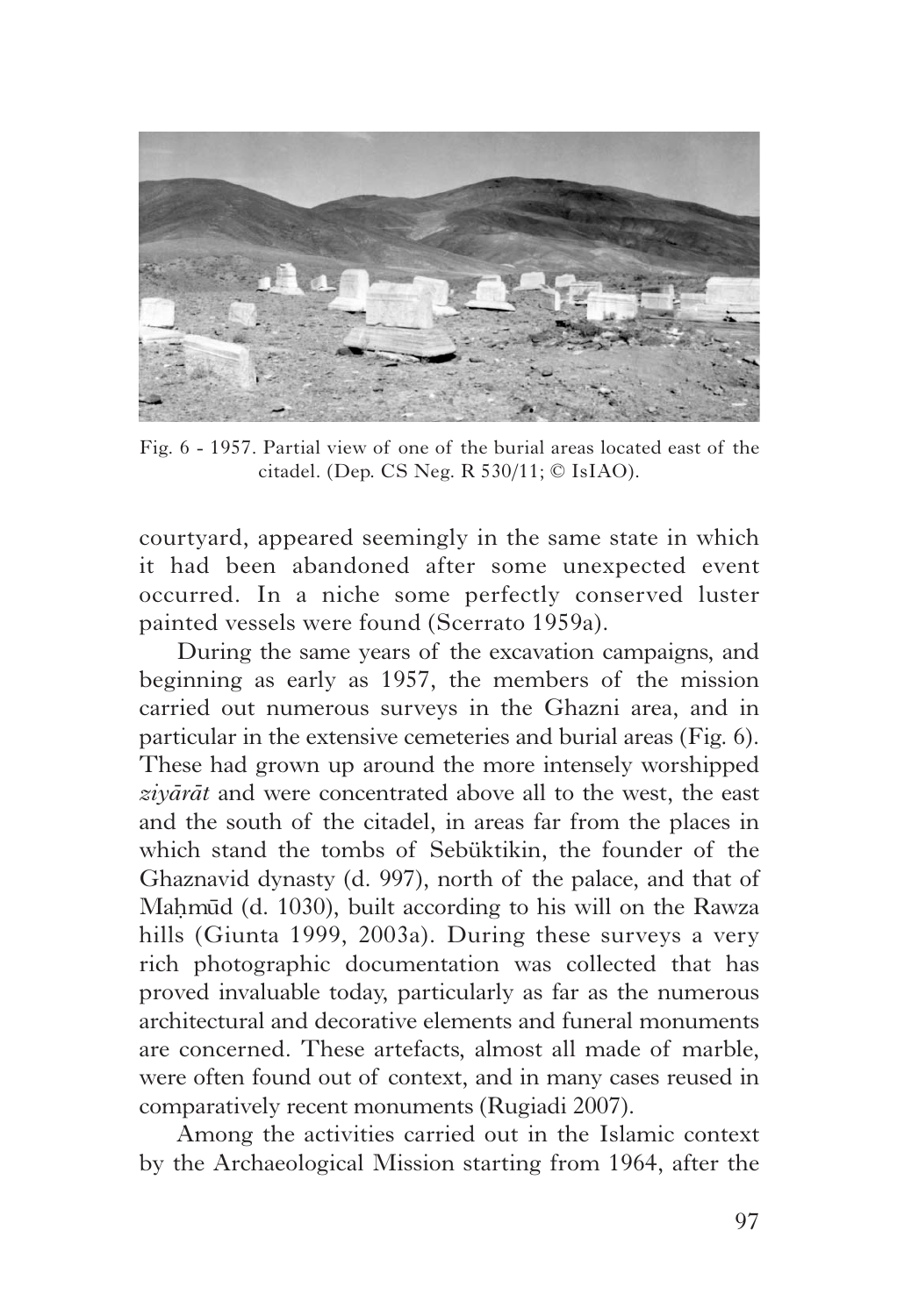excavation work had been completed, mention should be made firstly of the preliminary study aimed at identifying the various occupation phases of the palace since its foundation carried out by Umberto Scerrato (IsIAO documentation); secondly, it should be recalled the inspection of some important Ghaznavid marble and alabaster artefacts scattered in the Ghazni area that were stripped, examined and reconstructed in order to verify their original architectural contexts. This was the case of the arch of Mawdūd  $(1041-1048)^{(15)}$  and of two funeral monuments: that of Mahmūd mentioned above and the one attributed to his son Mas'ūd I, both reputed of uncertain dating<sup>(16)</sup>.

Furthermore, in order to achieve a *corpus* of Afghan funerary monuments of the Islamic era, including *ziyarat* and tombs, additional surveys were carried out outside the city, both in the immediate vicinity, such as in  $Ramak^{(17)}$ 

(15) The disassembly of the three parts forming the arch allowed a rubber impression to be made of the inscription, which is currently conserved in the IsIAO 'Centro Scavi'. At the present state of our knowledge, this inscription is the earliest dated non funerary epigraphic document belonging to the Ghaznavid era (436/1044-45; Giunta 2005b: 532-34).

(16) The work carried out on the component elements of the tomb of Mahmūd confirmed its attribution which has also been supported by a recent study of the content of the epitaph and of various script styles (Giunta 2001a; 2003a: 27-44, n. 2, pls. IV-VIII). Instead the work referring to the tomb of his son showed that the various elements had been dispersed, with the possible exception of the upper monolithic element which, on the basis of its morphology and, above all, of the palaeographic analysis of the epitaph, could be attributed to the epoch of Mas'ūd I (d. 1041). Unfortunately, precisely this element is no longer *in situ*, and is now part of a private collection (*Afghanistan* 2002: 168, n. 135, with ill.).

 $(17)$  The internal walls of the shrine of Ramak – a village some 25 km south of Ghazni – were completely clad with reused marble elements. The latter include two important documents: the only example of a funerary stele belonging to a man coming from Nishapur (IsIAO, Neg. 4739/7, photo U. Scerrato 1966; see Giunta 2001b) and the only construction text in the Ghazni area dating to the era of the Ghurid Mu'izz al-din (Giunta 2003b).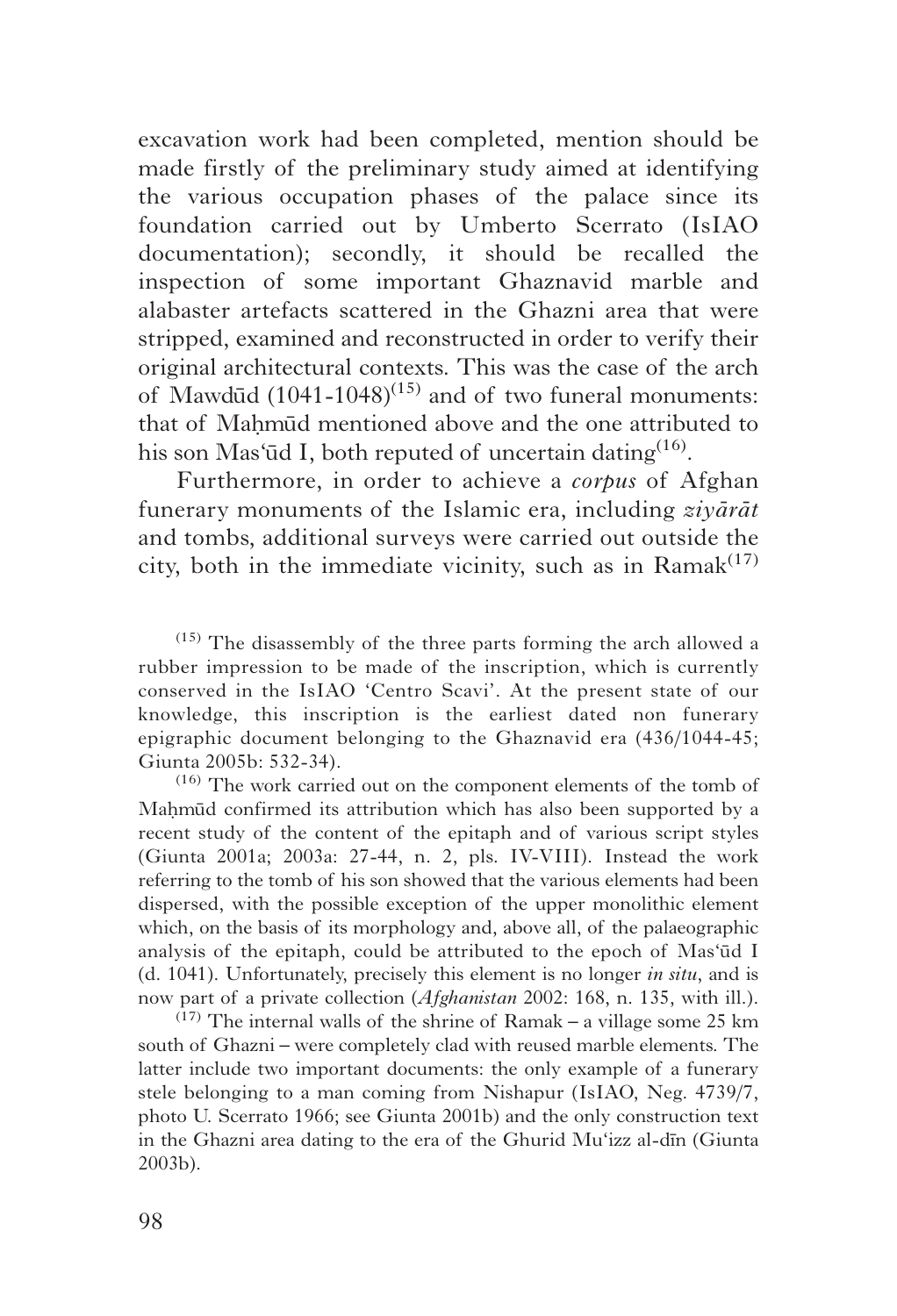and near Naudah, and in more distant areas, such as Balkh: numerous fragmentary tomb elements were found, *in situ* or reused in the walls of more recent buildings.

In 1966 the Museum of Islamic Art of Rawza was set up inside the *zivāra* of 'Abd al-Razzāq (see Morganti, this issue), previously restored by the Italians themselves, where 1303 catalogued finds from both excavations and surveys, consisting above all of brickwork and stucco elements, marbles and also pottery, were conserved.

New preliminary studies of the documentation collected during field activities were resumed in the 1990s (Scerrato 1995), when Umberto Scerrato, together with Danilo Rosati, began work on the axonometric reconstruction (Fig. 3) of the Ghaznavid palace (a project that unfortunately he was unable to complete). At the same time, he decided to charge the present author to study the oldest group of funerary monuments and epitaphs, thus offering the opportunity to work on material of considerable importance, the processing of which would have been impossible without his guidance and invaluable advice. This study revealed a very peculiar tomb typology, whose morphology is not found in the other Islamic territories and the prototype of which may be individuate in the tomb of the founder of the Ghaznavid dynasty (Giunta 1999, 2003a).

The study of the funerary and civic inscriptions has produced important results both from the strictly paleographic point of view – in that it has offered insights into the history of the evolution of monumental inscriptions in the eastern areas of the Islamic territories –, and historically speaking, as it has provided further data on the official protocol of the Ghaznavid and Ghurid rulers (Giunta 1999, 2000, 2003a, 2005b, forthcoming a, forthcoming b; Giunta & Bresc 2004).

Field activities were resumed after Maurizio Taddei, Director of the Italian Archaeological Mission in Afghanistan, made a reconnaissance at Ghazni in 1999 and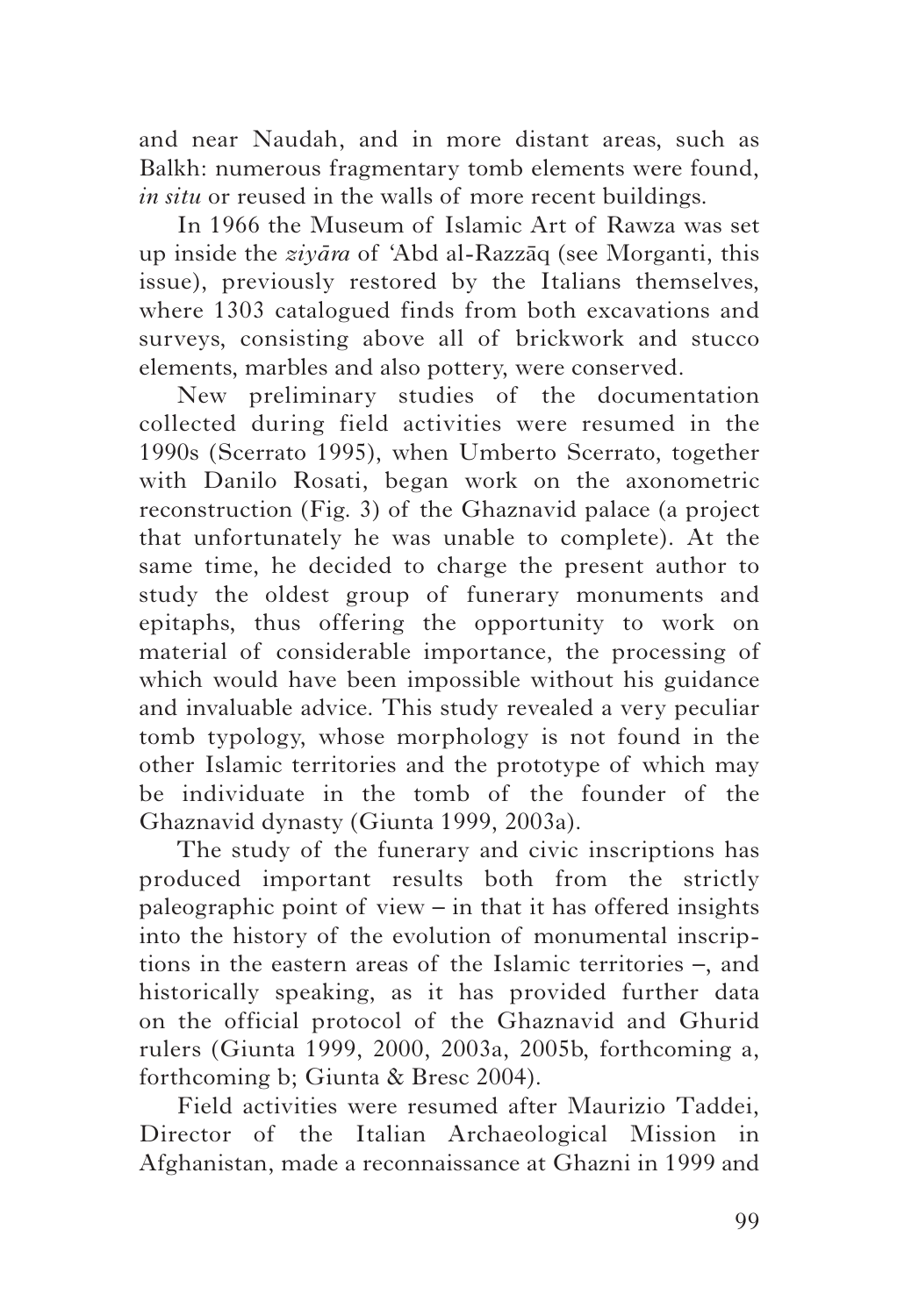

Fig. 7 - 2002. *Ziyāra* Sultān Ibrāhīm. (Photo by G. Morganti; © IsIAO).

reported the serious situation regarding the archaeological sites (Taddei 2000). During the first campaign in  $2002^{(18)}$ the opportunity arose of visiting the palace area where practically all the structures that had been unearthed and restored had disappeared, together with the finds of architectural decoration that had been discovered and left *in situ*. The *ziyara* of Sultan Ibrahim, around which the 1957 excavations had begun, still survived although quite badly damaged (Fig. 7): during the excavations it had not been removed although it was ascertained that it had been built at an unknown date on the perimeter of the western *wan* of the palace. During the same campaign in 2002 and the following ones (until 2004) all the finds recovered over the past thirty years by the Afghans in the area of the palace, in the Museum of Rawza, in the store of the latter and in the former store house of the Mission were reorganized and

(18) Resumption of archaeological activities were carried out under the supervision of Giovanni Verardi, who was appointed as Director of the Italian Archaeological Mission in Afghanistan after the premature demise of Maurizio Taddei in 2000.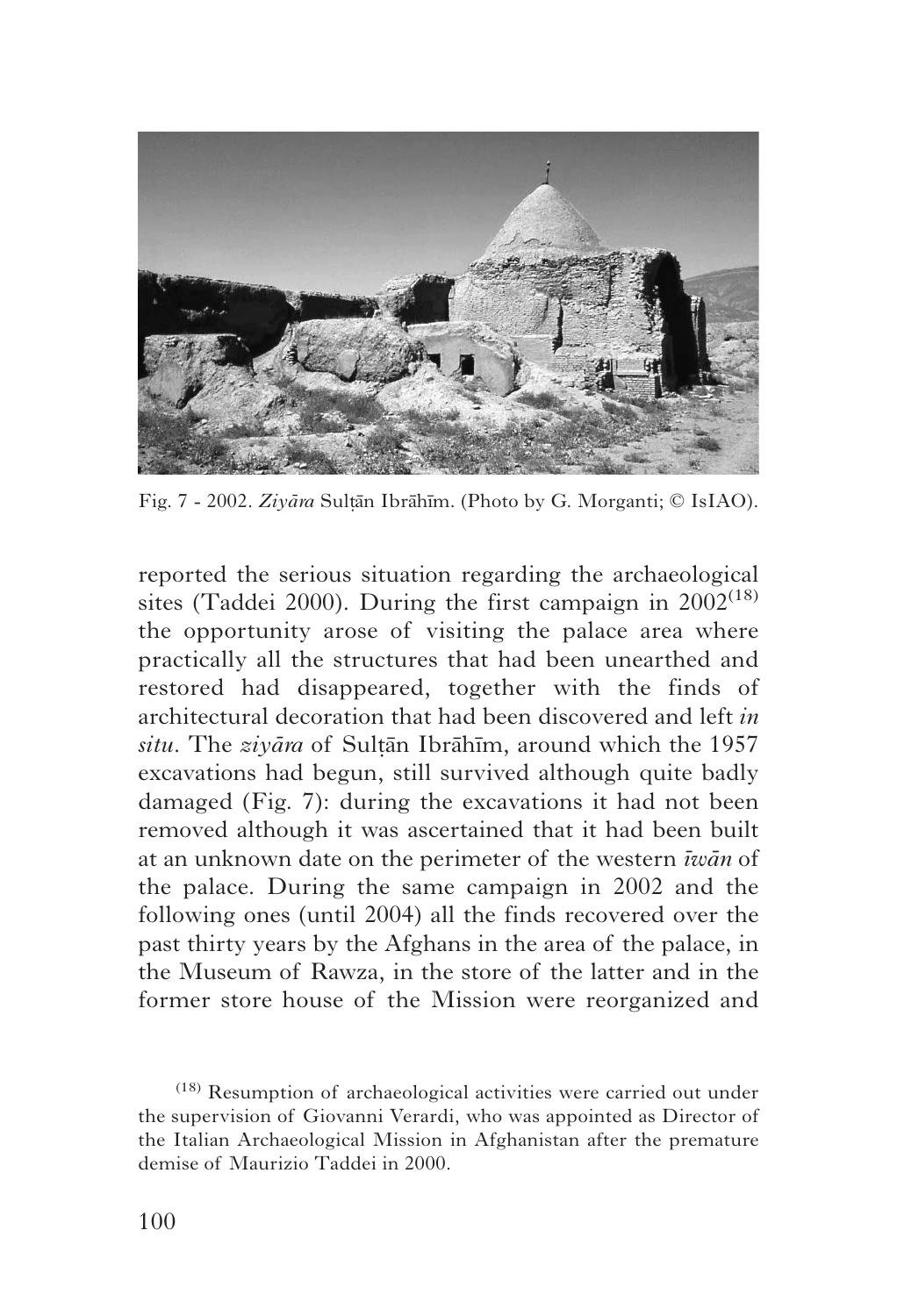

Fig. 8 - 2002. The storeroom of Ghazni. (Photo by G. Pastori; © IsIAO).

photographed. For the sake of security, these artefacts had been divided by the Afghans into two large batches and stored in safety in a building built by the Italians in the 1970s in Ghazni<sup>(19)</sup> (Fig. 8), and in the National Museum of Kabul, respectively (Giunta 2005c, forthcoming c) (Fig. 9).



Fig. 9 - 2004. Marble dado panels stored in the Kabul National Museum. (Photo by the Author; © IsIAO).

At the same time it was also possible to carry out a few short inspections of some of the cemetery areas where almost all the ancient tombs today have unfortunately

<sup>(19)</sup> This building, never completed, was intended to become the Pre-Islamic Museum of Ghazni (see Morganti, this issue).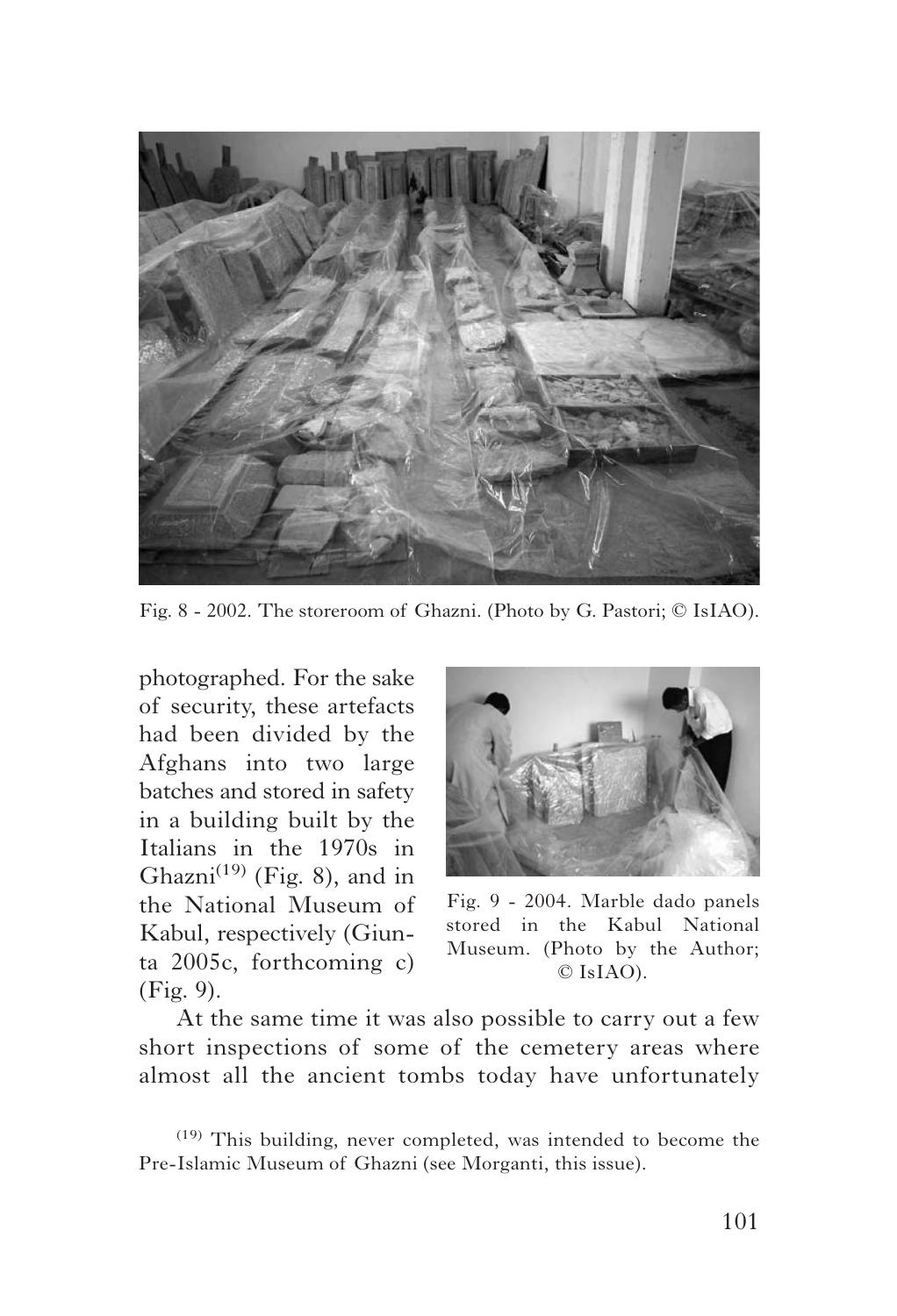disappeared and, if not, their elements have been reused to arrange later tombs (Ead., forthcoming c).

In 2004, within the framework of a wide-ranging programme of study and publication of documents and archaeological material belonging to IsIAO and referring to Islamic contexts, a project was set up on the topic of Islamic Ghazni (Ead. 2005c; Fontana, forthcoming). Side by side with the activities carried on in Afghanistan, the new working group is engaged in research in several different directions:

– systematic organization of excavation documents and graphic and photographic material;

– achievement and processing of computer-based archives;

– check of finds that, on the basis of agreements stipulated in the late 1960s with the Afghan authorities, were delivered to IsIAO, formerly IsMEO, which, except for some three hundred boxes, above all containing pottery, deposited them with the Museo Nazionale d'Arte Orientale 'G. Tucci'<sup>(20)</sup>;

– the study of finds, carried out in particular on marble and alabaster (Martina Rugiadi), baked brick, and baked brick with stucco (Simona Artusi), stucco, and glass (Michael Jung), pottery (Martina Rugiadi), metalwork (Gabriella Di Flumeri Vatielli), with the involvement of 'L'Orientale' University of Naples, 'La Sapienza' University of Rome and the Museo Nazionale d'Arte Orientale 'G. Tucci';

– continuation of the study of epigraphic (Roberta Giunta) and numismatic (Cécile Bresc) data;

– processing of the graphic documentation (Danilo Rosati).

 $(20)$  Thanks to funding offered by this museum, in 2007 the work of restoring several baked brick and stucco finds was began under the direction of Elio Paparatti (see Di Flumeri Vatielli, this issue).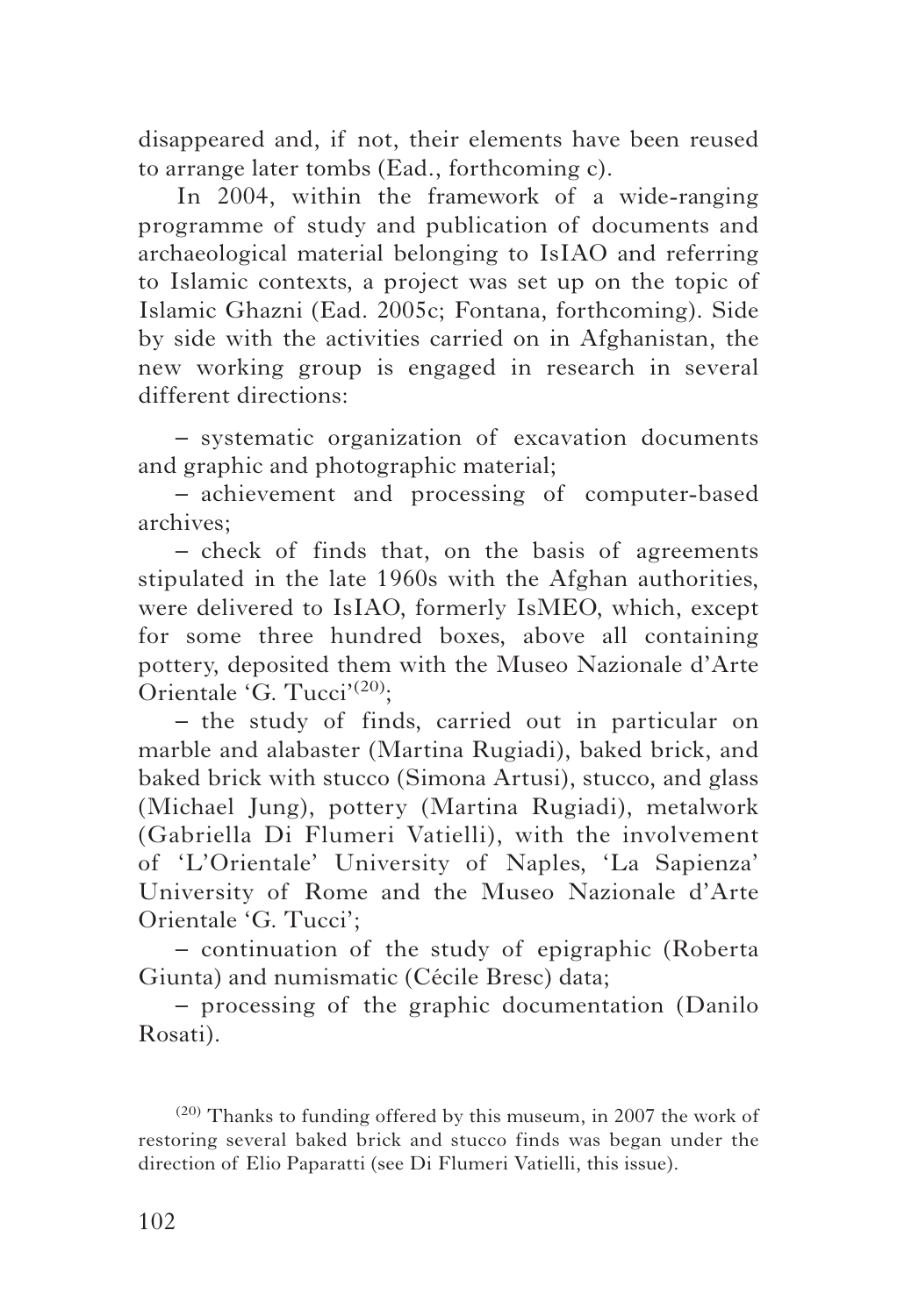The reorganization and study of all this documentation is intended to be included in a series of publications<sup> $(21)$ </sup> that it is hoped will significantly add to our knowledge of the history, archaeology, architecture, art history and epigraphy of an area that played a decisive role within the borders of the Baghdad Caliphate and where we hope it will be possible in future to carry out further archaeological investigations.

#### **REFERENCES**

Adamesteanu 1960\*

- *Afghanistan* (2002) *Afghanistan une histoire millénaire* (Barcelone-Paris). Paris.
- Atkinson, J. (1842) *The Expedition into Afghanistan*. London.
- Bellew, H.W. (1862) *Journal of a Political Mission to Afghanistan in 1857*. London.
- Bombaci 1957\*
- Bombaci 1958\*
- Bombaci 1959\*
- Bombaci 1966\*

Fergusson, J. (1876) *History of Indian and Eastern Architecture*. London. Flury, S. (1925) Le décor épigraphique des monuments de Ghazna.

*Syria*, 6, pp. 61-90.

- Fontana, forthcoming\* Giunta 1999\*
- Giunta 2000\*
- Giunta 2001a\*
- Giunta 2001b\*
- Giunta 2003a\*
- Giunta 2003b\*
- Giunta 2005b\*
- Giunta 2005c\*
- Giunta, forthcoming a\*

(21) The first of these publications, by the present author and Martina Rugiadi, will concern the study of the *corpus* of all the marble artefacts (about 700) recovered in the cemeteries, in the  $ziv\bar{a}r\bar{a}t$  and in the mosques of the Ghazni area.

\* The titles marked with an asterisk refer to the Italian Archaeological Mission general bibliography at the end of the present volume.